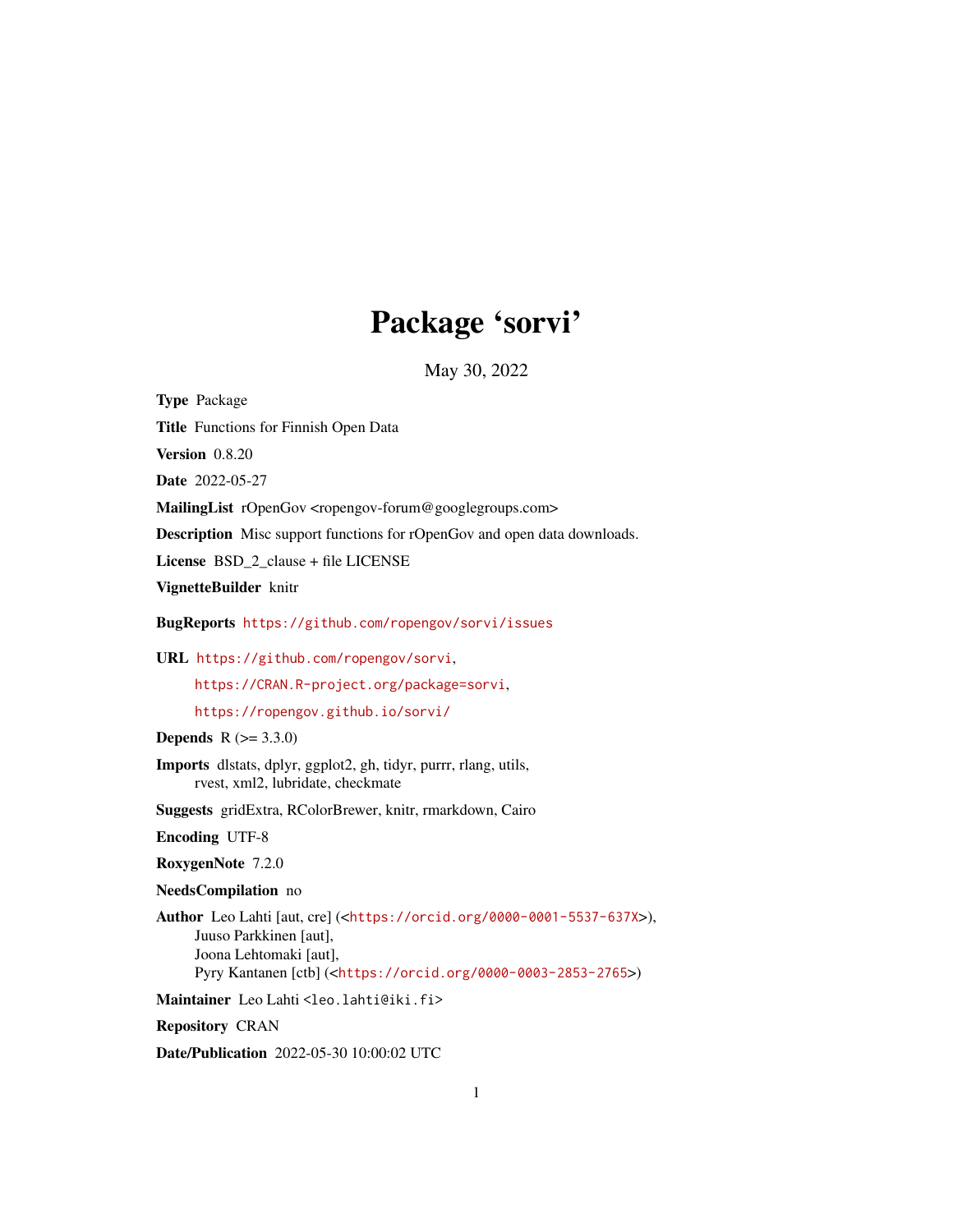### <span id="page-1-0"></span>R topics documented:

| Index |  |  |  |  |  |  |  |  |  |  |  |  |  |  |  |  |  |  | - 8 |
|-------|--|--|--|--|--|--|--|--|--|--|--|--|--|--|--|--|--|--|-----|
|       |  |  |  |  |  |  |  |  |  |  |  |  |  |  |  |  |  |  |     |
|       |  |  |  |  |  |  |  |  |  |  |  |  |  |  |  |  |  |  |     |
|       |  |  |  |  |  |  |  |  |  |  |  |  |  |  |  |  |  |  |     |
|       |  |  |  |  |  |  |  |  |  |  |  |  |  |  |  |  |  |  |     |
|       |  |  |  |  |  |  |  |  |  |  |  |  |  |  |  |  |  |  |     |

sorvi-package *Algorithmic Tools for Open Data in Finland*

#### Description

The sorvi package hosts various functions that are mainly helpful in rOpenGov package maintenance, package authoring and drawing graphs for presentations. Additionally it has some functions that do not (yet) have their own package but are useful in some contexts.

#### Details

| Package:  | sorvi               |
|-----------|---------------------|
| Type:     | Package             |
| Version:  | 0.8.18              |
| Date:     | 2010-2022           |
| License:  | <b>BSD</b> 2-clause |
| LazyLoad: | yes                 |

#### Author(s)

Leo Lahti, Juuso Parkkinen, Jussi Paananen, Joona Lehtomaki, Einari Happonen, Juuso Haapanen, and Pyry Kantanen <louhos@googlegroups.com>

#### References

See citation("sorvi") <https://github.com/rOpenGov/sorvi>

#### Examples

library(sorvi)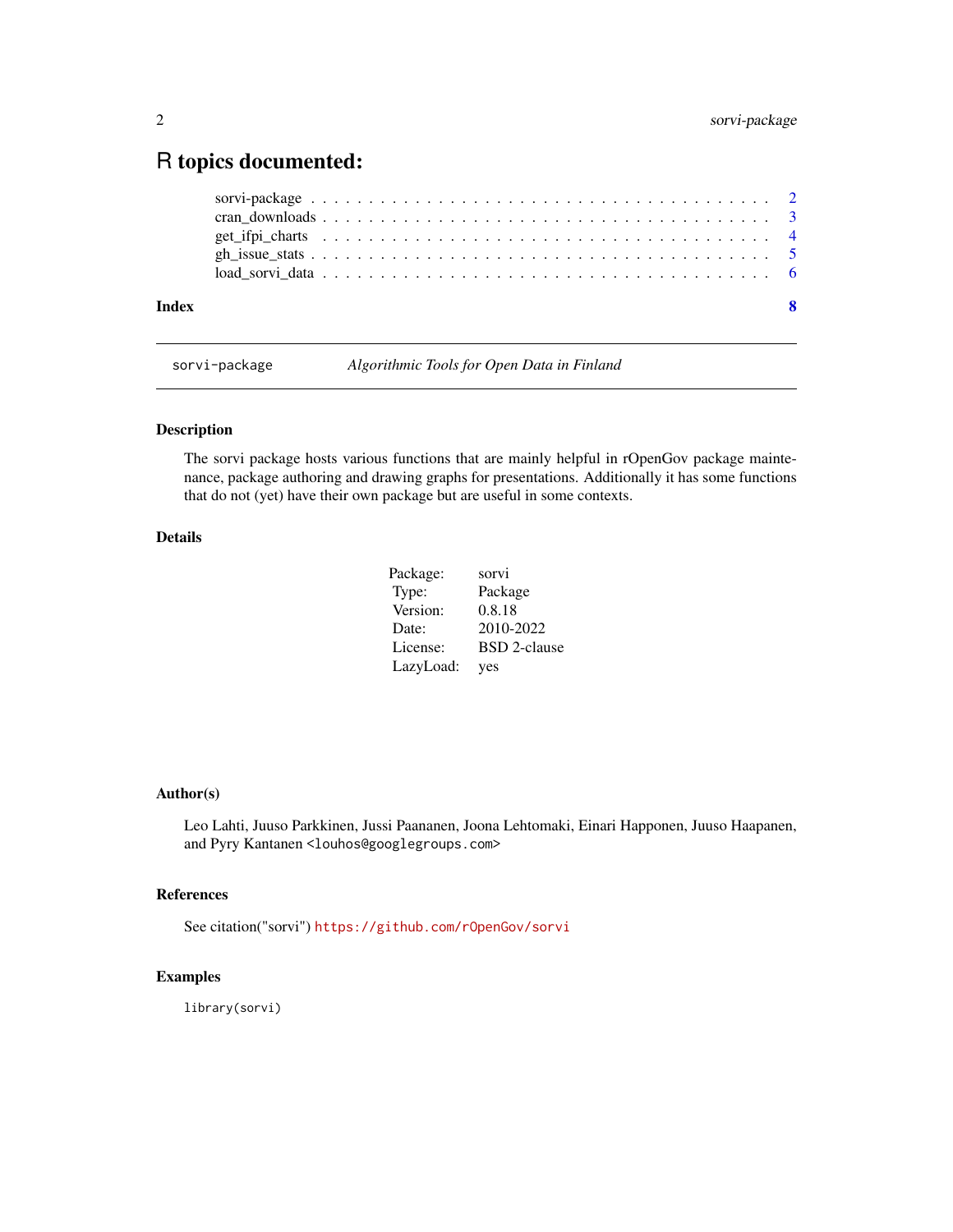<span id="page-2-0"></span>

#### Description

Produces a tibble or a visualization of package download statistics.

#### Usage

```
cran_downloads(
 pkgs = "all",output = "tibble",
  sum = "by_month",
  plot.scale = 11,
  use.cache = TRUE
)
```
#### Arguments

| pkgs       | Package name(s). Default is "all", which prints statistics for all rOpenGov pack-<br>ages. You can also input 1 or more package names as a vector. |
|------------|----------------------------------------------------------------------------------------------------------------------------------------------------|
| output     | "tibble" (default) or "plot". With sum "by_month" and "by_year" "plot" outputs<br>a line chart, with "total" it outputs a bar chart.               |
| sum        | "by_month" (default), "by_year" or "total"                                                                                                         |
| plot.scale | integer, default is 11. Smaller numbers decrease the size of plot elements, larger<br>numbers make them larger.                                    |
| use.cache  | Cache downloaded statistics. Default is TRUE                                                                                                       |

#### Details

This function is intended for easy retrieval and visualization of rOpenGov package download statistics from CRAN. It is an evolution of an R script by antagomir. As such it retains some features that were present in the original R script and were deemed useful for rOpenGov's internal use. This function may or may not be useful in other instances.

#### Value

tibble or a ggplot2 line chart or a bar chart

#### Author(s)

Leo Lahti, Pyry Kantanen <pyry.kantanen@gmail.com>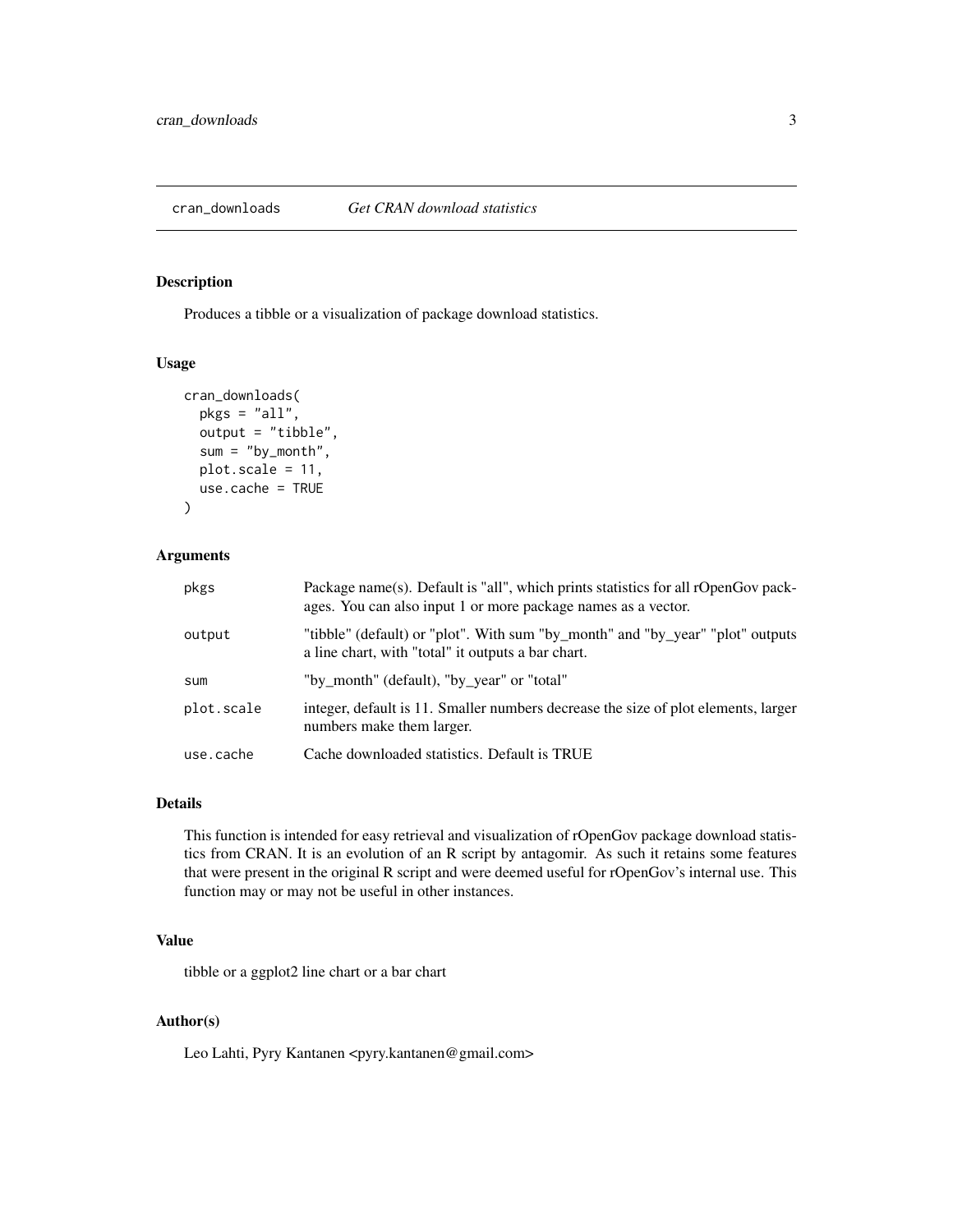#### Examples

```
## Not run:
df <- cran_downloads(pkgs = "eurostat", sum = "total", use.cache = FALSE)
kable(df)
## Compare two packages
p1 <- cran_downloads(pkgs = "eurostat", sum = "by_year", output = "plot")
p2 <- cran_downloads(pkgs = "osmar", sum = "by_year", output = "plot")
gridExtra::grid.arrange(p1, p2, nrow = 2)
## End(Not run)
```
get\_ifpi\_charts *Get IFPI Finland music consumption statistics*

#### Description

Download chart position data from ifpi.fi

#### Usage

get\_ifpi\_charts(channel = "radio", year = NA, week = NA)

#### Arguments

| channel | Options: "radio", "albumit", "singlet", "fyysiset-albumit"                                                                                                                                                                                                                                                      |
|---------|-----------------------------------------------------------------------------------------------------------------------------------------------------------------------------------------------------------------------------------------------------------------------------------------------------------------|
| year    | year as numeric. Default is NA, returning charts from current year. Charts are<br>available from 2014 onwards.                                                                                                                                                                                                  |
| week    | week as numeric. Default is NA, returning most last possible charts. Week<br>cannot be the current week. Please note that number of weeks differ between<br>years. For simplicity's sake valid weeks are set to be between 1 and 53. Use e.g.<br>'lubridate::isoweek' to check how many weeks a given year has. |

#### Details

Web scraping function that is inspired by Sauravkaushik8 Kaushik's blog post "Beginner's Guide on Web Scraping in R" on analyticsvidhya.com. Downloads chart data from Musiikkituottajat - IFPI Finland ry website. Please note that this function works only with IFPI Finland website!

The output has the following columns:

- rank: Rank on chart
- artist: Artist name
- song\_title: Song title
- rank\_last\_week: Rank on chart on the previous week. RE if the song has re-entered the chart
- chart\_woc: Weeks on chart
- week: Week number of observation
- year: Year of observation

<span id="page-3-0"></span>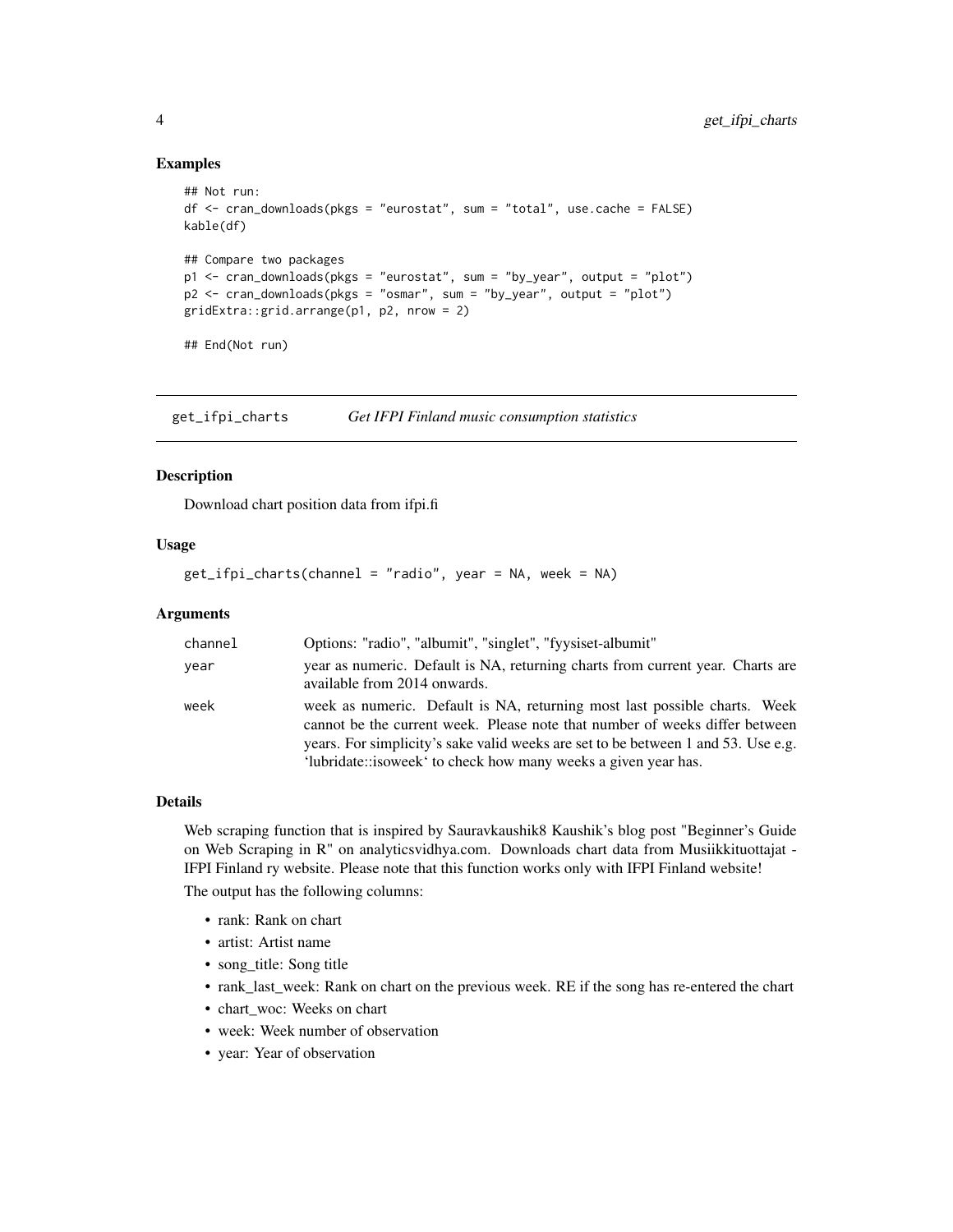#### <span id="page-4-0"></span>gh\_issue\_stats 5

#### Value

tibble

#### Author(s)

Pyry Kantanen <pyry.kantanen@gmail.com>

#### See Also

Original tutorial in https://www.analyticsvidhya.com/blog/2017/03/beginners-guide-on-web-scraping-in-r-u

gh\_issue\_stats *GitHub issues statistics*

#### Description

Get statistics about GitHub issues from GitHub API.

#### Usage

```
gh_issue_stats(
  owner = "ropengov",
  repo = "geofi",
  issue.type = NA,
  time.from = NA,
  time.to = NA
\lambda
```
#### **Arguments**

| owner      | Repository owner / organization. Default is "ropengov"                                         |
|------------|------------------------------------------------------------------------------------------------|
| repo       | Repository name. Default is "geofi"                                                            |
| issue.type | Type of issues printed: "issue", "PR" or NA printing all (default).                            |
| time.from  | Start date in ISO 8601 format: YYYY-MM-DDTHH:MM:SSZ. Default is "2010-<br>$09-01T00:00:00Z$ ". |
| time.to    | End date in ISO 8601 format: YYYY-MM-DDTHH:MM:SSZ. Default is Sys. time().                     |
|            |                                                                                                |

#### Details

This function is intended for easy information retrieval about rOpenGov package issues and pull requests. More specifically, this function returns a tibble containing information on issue id, title, status (open or closed), number of comments, who opened it, when it was created, what was the openers status (rOpenGov organization member, package contributor or a regular user who opened e.g. a bug issue) and what is the type of the issue.

GitHub Issues API handles Pull Requests and Issues similarly and therefore this function returns both types by default. Different types of issues can be filtered by using the issue.type parameter.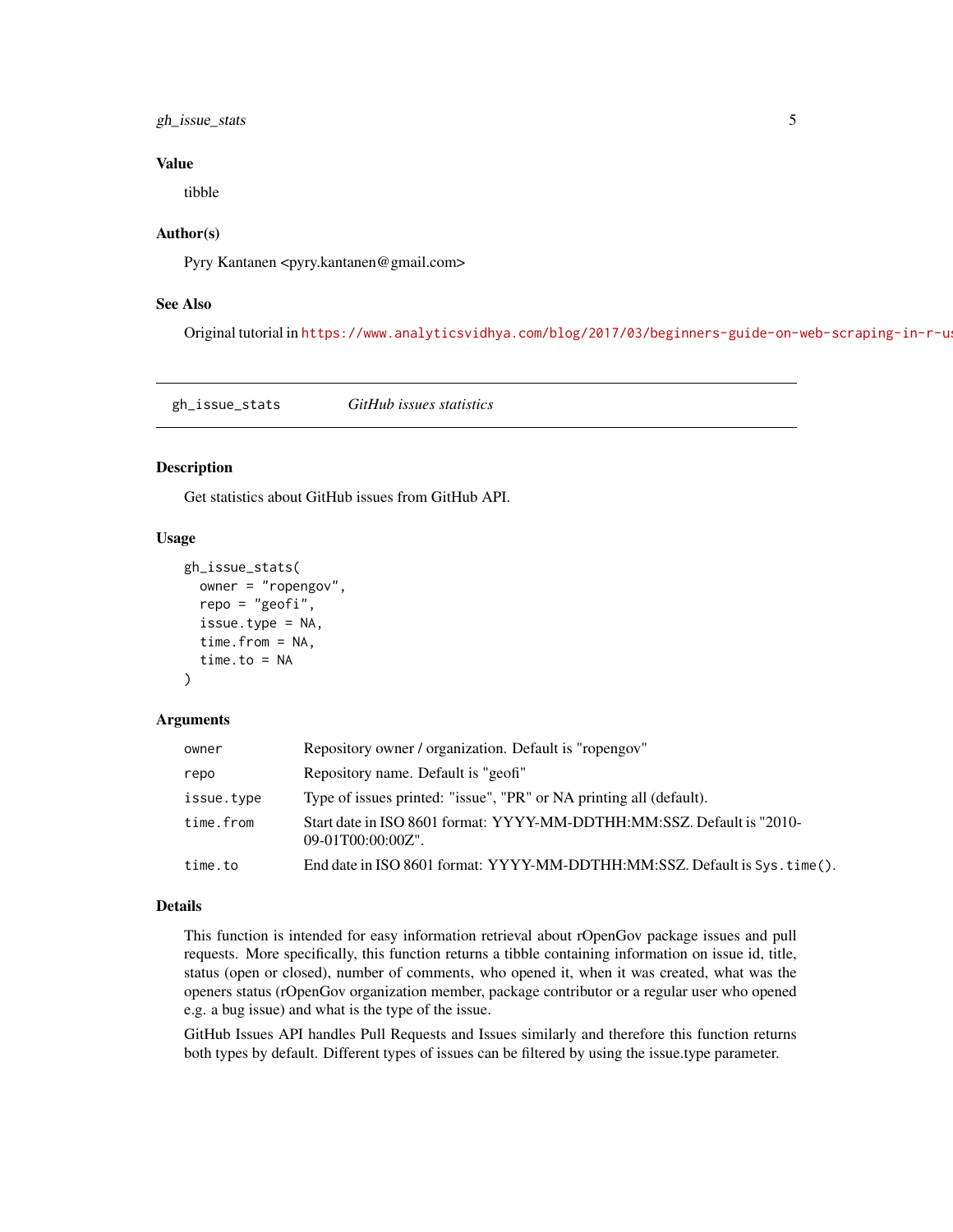<span id="page-5-0"></span>Kudos for this function go to Jennifer Bryan. The changes made here are mostly related to adding additional fields (opener\_type, issue\_type) to the output tibble and writing a function around these original contributions. The scope of this function is to mainly help rOpenGov team analyze the type of user feedback we get via GitHub issues and therefore the scope of this function is very limited.

#### Value

tibble

#### Author(s)

Original scripts by Jennifer Bryan (jennybc), function by Pyry Kantanen <pyry.kantanen@gmail.com>

#### See Also

GitHub Issues API documentation: <https://docs.github.com/en/rest/reference/issues> Original "analyze GitHub stuff with R" repository: <https://github.com/jennybc/analyze-github-stuff-with-r>

load\_sorvi\_data *Supporting Data*

#### Description

Load custom data sets.

#### Usage

```
load_sorvi_data(data.id, verbose = TRUE)
```
#### Arguments

| data.id | data ID to download (see details) |
|---------|-----------------------------------|
| verbose | verbose                           |

#### Details

The following data sets are available:

• translation\_provincesTranslation of Finnish province (maakunta) names (Finnish, English).

#### Value

Data set. The format depends on the data.

#### Author(s)

Leo Lahti<br />
Leo Lahti<br />
Leo Lahti<br />
Leo Lahti<br />
Leo Lahti<br />
Leo Lahti<br />
Leo Lahti<br />
Leo Lahti<br />
Leo Lahti<br />
Leo Lahti<br />
Leo Lahti<br />
Leo Lahti<br />
Leo Lahti<br />
Leo Lahti<br /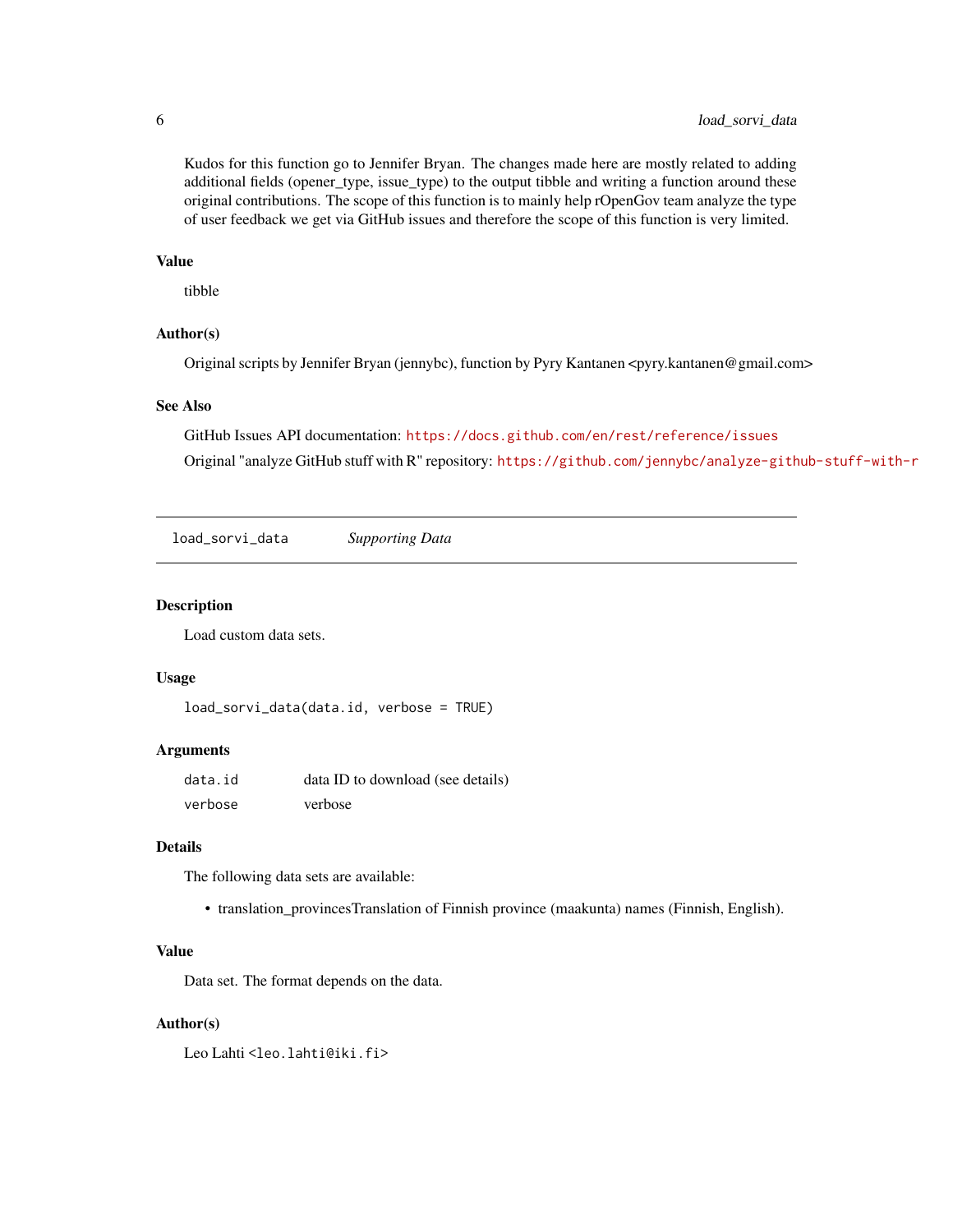#### load\_sorvi\_data 7

#### References

See citation("sorvi")

#### Examples

```
translations <- load_sorvi_data("translation_provinces")
```